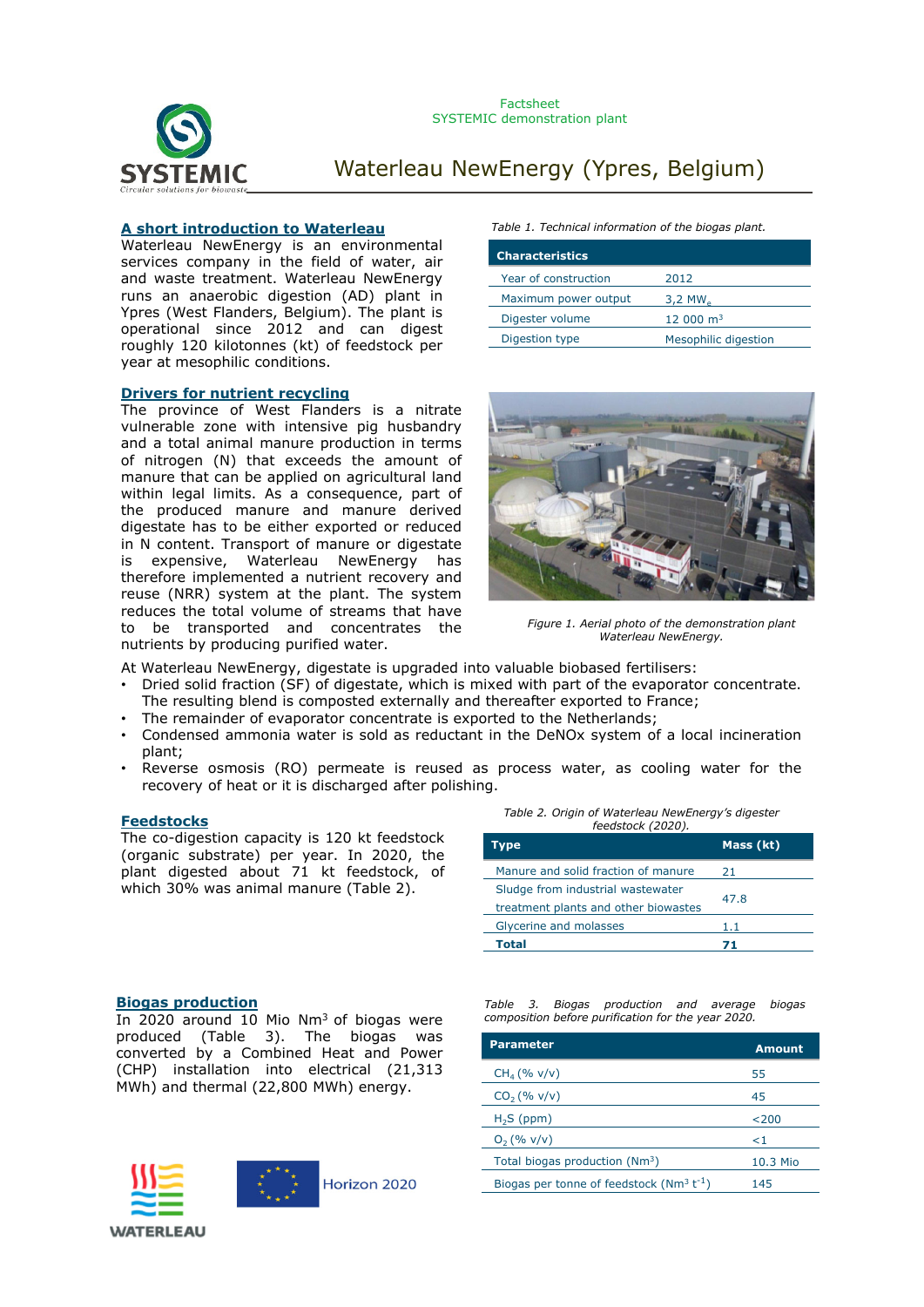



### **Nutrient Recovery & Reuse (NRR) process**

The feedstock is pre-heated to 40 °C and mixed to an optimal DM content before being pumped into the anaerobic digesters. The residence time in the digester is around 30 days and an additional 10 days in the post-digester. The produced digestate is hygienised (1 hour at 70 °C) and subsequently separated in a solid fraction (SF) and a liquid fraction (LF) of digestate by means of a decanter centrifuge. The SF of digestate is dried in a rotating disc dryer (Hydrogone® dryer) which can evaporate 1–1.8 t of water per hour. In this type of dryer there is no direct contact between hot air and the SF of digestate. Instead, the SF of digestate is mixed with discs filled with steam or hot oil. This reduces ammonia (NH<sub>3</sub>) losses due to drying.

The exhaust air from the dryer is treated by an air scrubber, thereby producing air scrubber water. The LF of digestate, together with the air scrubber water and the evaporated water from the dryer flow to an aerobic treatment tank for lowering of the mixture's biochemical oxygen demand. The effluent subsequently flows to an evaporator which operates at 50-60 °C. NH<sub>3</sub> and water partially evaporate and are largely separated from each other based on volatility in the three consecutive stages of the evaporator. Condensation of these vapours in the condenser results in the following process streams: condensed ammonia water, process water and evaporator concentrate.

The condensed ammonia water is sold as reductant in the DeNOx system of a local incineration plant. The process water flows to an RO installation and the resulting permeate is either reused within the NRR system or discharged. The evaporator concentrate is partly mixed with the dried SF of digestate and subsequently composted and exported and partly exported directly.



*Figure 2. Simplified process flow diagram of Waterleau NewEnergy's current nutrient recovery and reuse system.*

# **Status of construction**

The biogas plant was built in 2006 and included the digesters and the current NRR system, except the RO installation. In 2013, the hygienisation tanks were moved from upstream to downstream of the digesters. In 2017, the RO installation was constructed to allow polishing of the process water produced by the evaporator.

Waterleau NewEnergy currently seeks a method to dewater the evaporator concentrate with the excess heat produced by the CHP installation. An alternative is acquiring additional dried SF of digestate of other biogas plants to allow mixing of all evaporator concentrate with dried SF of digestate.

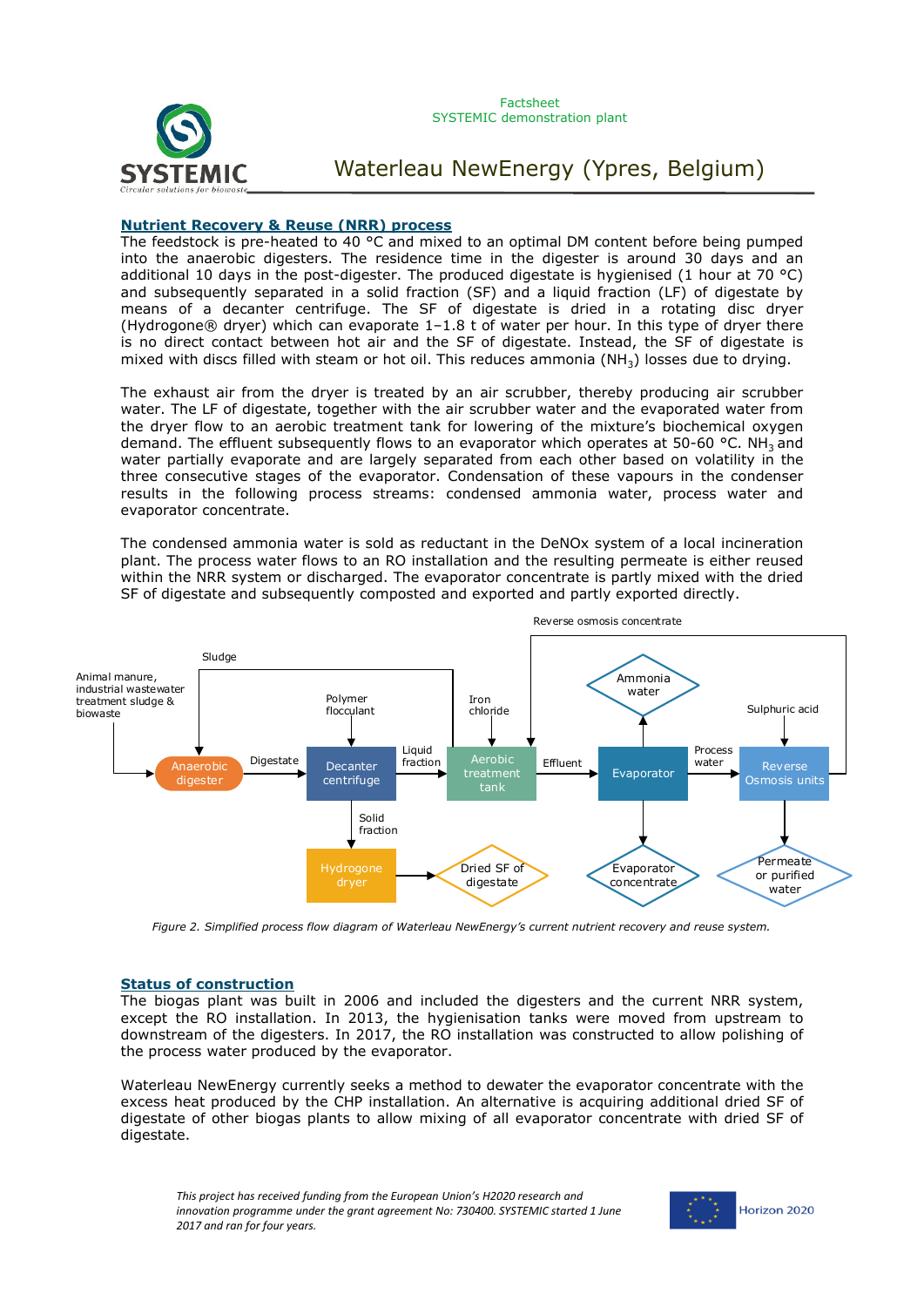

### **Products and market**

The SF of digestate is dried and composted in Flanders. This product has a positive effect on the dry matter (DM) content and structure of the compost. The proximity of WNE to many composting companies and the French border reduces transport costs, and the product containing concentrated nutrients is well accepted in northern France.

The evaporator and RO produce permeate or purified water, condensed ammonia water and an evaporator concentrate. Condensed ammonia water is not suitable as fertiliser, because of its high pH ( $>10$ ) and therefore also high risk of NH<sub>3</sub> volatilisation and crop burning. The product is sold to a Belgian waste incineration plant and used as reductant for the DeNOx exhaust gas treatment system. The evaporator concentrate with high potassium (K) concentration is traded as fertilizer to the Netherlands. Alternatively, it is mixed with the dried SF of digestate and exported to France.

#### *Table 5. Composition of the ingoing digestate and produced end products at Waterleau NewEnergy (June 2020 – December 2020).*

|                               | <b>Digestate</b> | <b>Dried solid</b><br>fraction of<br>digestate | <b>Evaporator</b><br>concentrate | <b>Ammonia</b><br>water | <b>Purified water</b> |
|-------------------------------|------------------|------------------------------------------------|----------------------------------|-------------------------|-----------------------|
| Dry matter $(q kq^{-1})$      | 57               | 904                                            | 187                              | ٠                       |                       |
| Organic matter $(q kq^{-1})$  | 33               | 637                                            | 91                               | ٠                       | ۰                     |
| Total N $(q kq^{-1})$         | 6.5              | 29                                             | 13                               | 96                      | 0.63                  |
| Total P $(g kg-1)$            | 1.0              | 24                                             | 2.1                              | 0.0005                  | 0.000024              |
| Total K $(q \text{ kg}^{-1})$ | 3.9              | 15                                             | 22                               | 0.00055                 | 0.000073              |
| Total S $(q kq^{-1})$         | 0.93             | 10                                             | 11                               | 0.5                     | 0.0022                |

### **Economic benefits**

Long distance transport of digestate from the province of West Flanders to nutrient demanding regions is costly. The implemented NRR system enables Waterleau NewEnergy to concentrate nutrients in certain end products and to reduce the total volume of digestate and its end products that need to be transported, thereby saving costs for transport. Overall, per tonne of processed digestate, between €11–16 of disposal costs are saved by the current NRR system compared to conventional disposal of unseparated digestate

*Table 6. Estimated disposal costs for the end products produced at Waterleau NewEnergy for the current NRR system and for the scenario without NRR system for the year 2020.* 

| <b>Without NRR system</b>                                                    | $t v-1$         | $\mathbf{C}$ $\mathbf{V}^{-1}$          | $\mathbf{\mathsf{C}}$ t <sup>-1</sup> digestate |
|------------------------------------------------------------------------------|-----------------|-----------------------------------------|-------------------------------------------------|
| <b>Digestate</b>                                                             | 65 000          | $975000 - 1300000$                      | $15 - 20$                                       |
| <b>With NRR system</b>                                                       | $t v-1$         | $\mathbb{C}$ $\mathsf{v}$ <sup>-1</sup> | $\mathbf{C}$ t <sup>1</sup> digestate           |
| Evaporator concentrate $(30%) +$<br>dried solid fraction of digestate (100%) | $2,500 + 3,000$ | $\Omega$                                | 0                                               |
| Evaporator concentrate (70%)                                                 | 5 8 3 3         | 244 986                                 | 3.8                                             |
| Condensed ammonia water                                                      | 724             | 7 240                                   | 0.11                                            |
| <b>Total</b>                                                                 |                 | 258 610                                 | 3.9                                             |

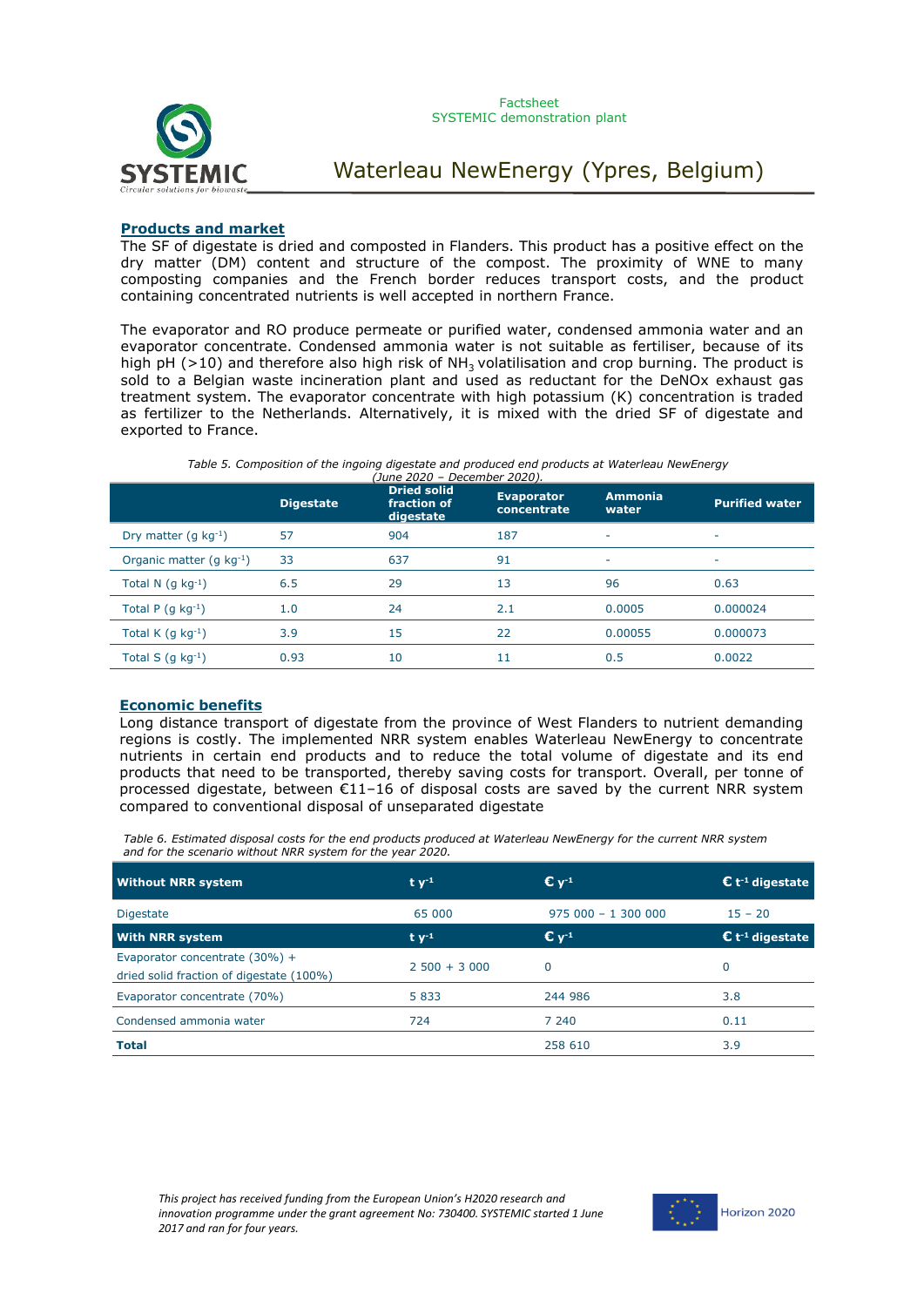

### **Monitoring data: total mass flows**

Total mass flows (Figure 3) were calculated for the NRR system of Waterleau NewEnergy for the period June – October 2020. This was done to evaluate the overall performance of the plant and the separation efficiencies of the individual process units.



*Figure 3. Total mass flows of the nutrient recovery and reuse system at Waterleau NewEnergy in tonnes (t) per day.*

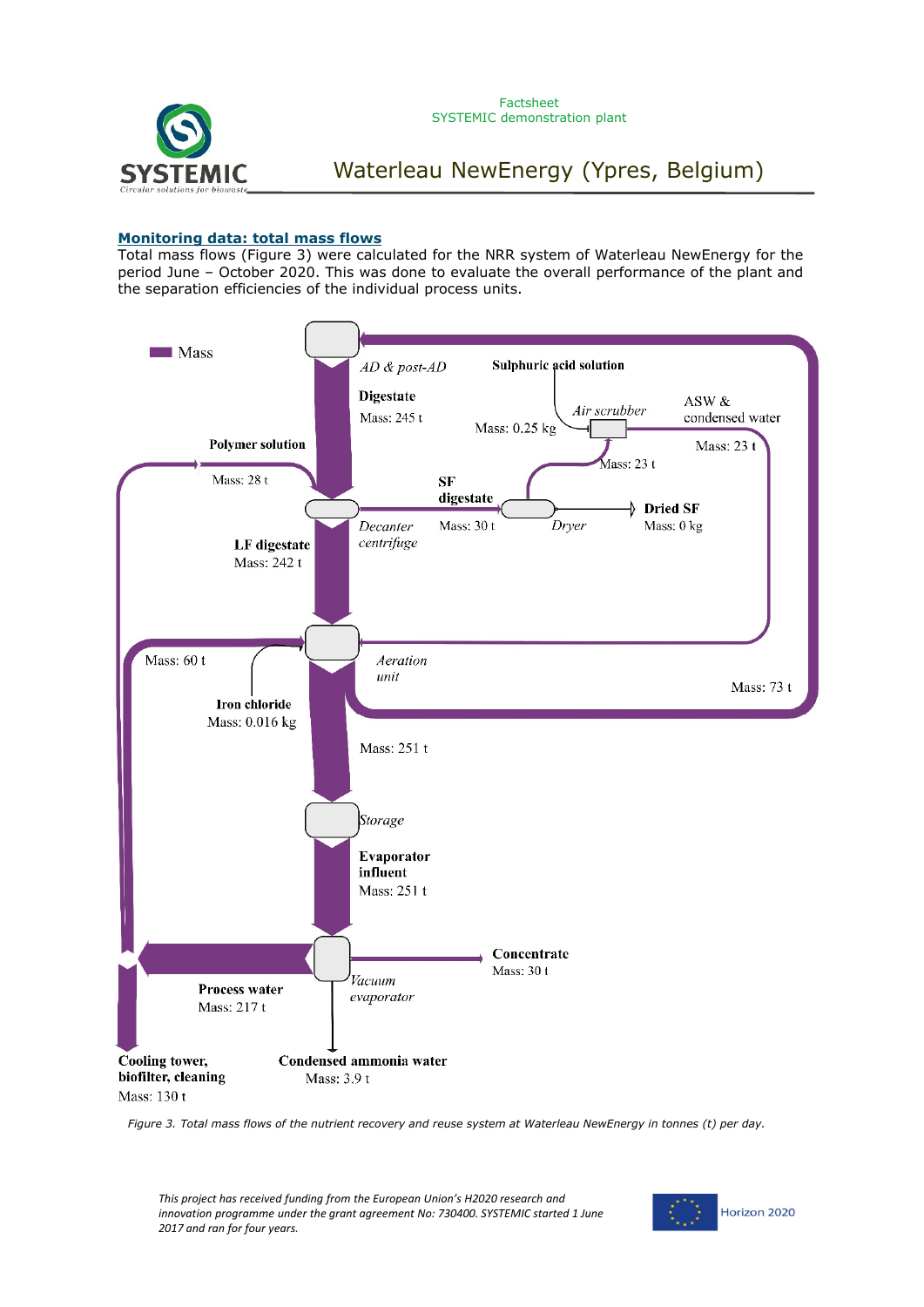

# **Monitoring data: nutrient mass flows**

Nutrient mass flows (Figure 4) were calculated for the NRR system of Waterleau NewEnergy for the period June – October 2020. This was done to evaluate the overall performance of the plant and the separation efficiencies of the individual process units.



*Figure 5. Total nitrogen (TN), total phosphorus (TP) and total potassium (TK) mass flows of the nutrient recovery and reuse system at Waterleau NewEnergy in kilograms (kg) per day.*